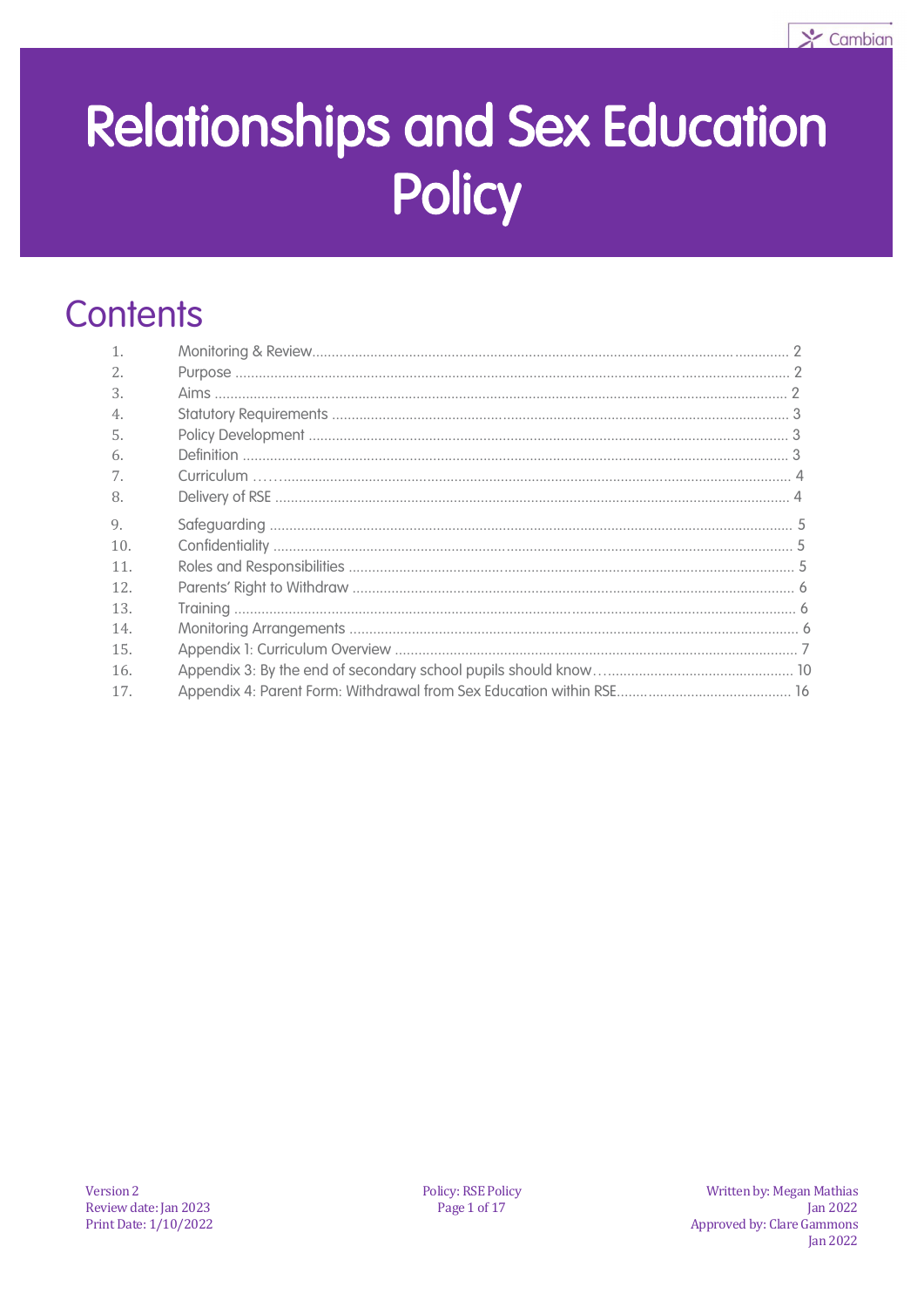

#### 1. Monitoring & Review

The Head Teacher will undertake a formal review of this policy for the purpose of monitoring and of the efficiency with which the related duties have been discharged, by no later one year from the date of approval shown below, or earlier if significant changes to the systems and arrangements take place, or if legislation, regulatory requirements or best practice guidelines so require.

Signed:

 $C$   $\int$  and

Clare Gammons Head Teacher January 2022

#### 2. Purpose

The purpose of a whole school Relationships and Sex Education policy is to:

- Explain the definition, aims and objectives of RSE.
- Describe what we teach and the approaches we use.

This policy helps ensure that the whole school community (pupils, parents/carers, staff, and governors) have a shared understanding of this important area of the curriculum. It is accessible to all stakeholders on the school website or by request.

As a school which values personal development in our children and young people, we ensure our RSE is up to date and regularly evaluated.

This is a working document which provides guidance and information on all aspects of RSE and aims to provide a secure framework within which staff can work.

The term Relationships and Sex Education, RSE, is used in this policy rather than Sex Education. This is to stress that our approach goes beyond provision of biological information to also focus on clarifying attitudes and values, and developing self-esteem and the skills to manage relationships.

#### 3. Aims

The aims of relationships and sex education (RSE) at our school are to:

• Provide a framework in which sensitive discussions can take place

Version 2 Review date: Jan 2023 Print Date: 1/10/2022 Policy: RSE Policy Page 2 of 17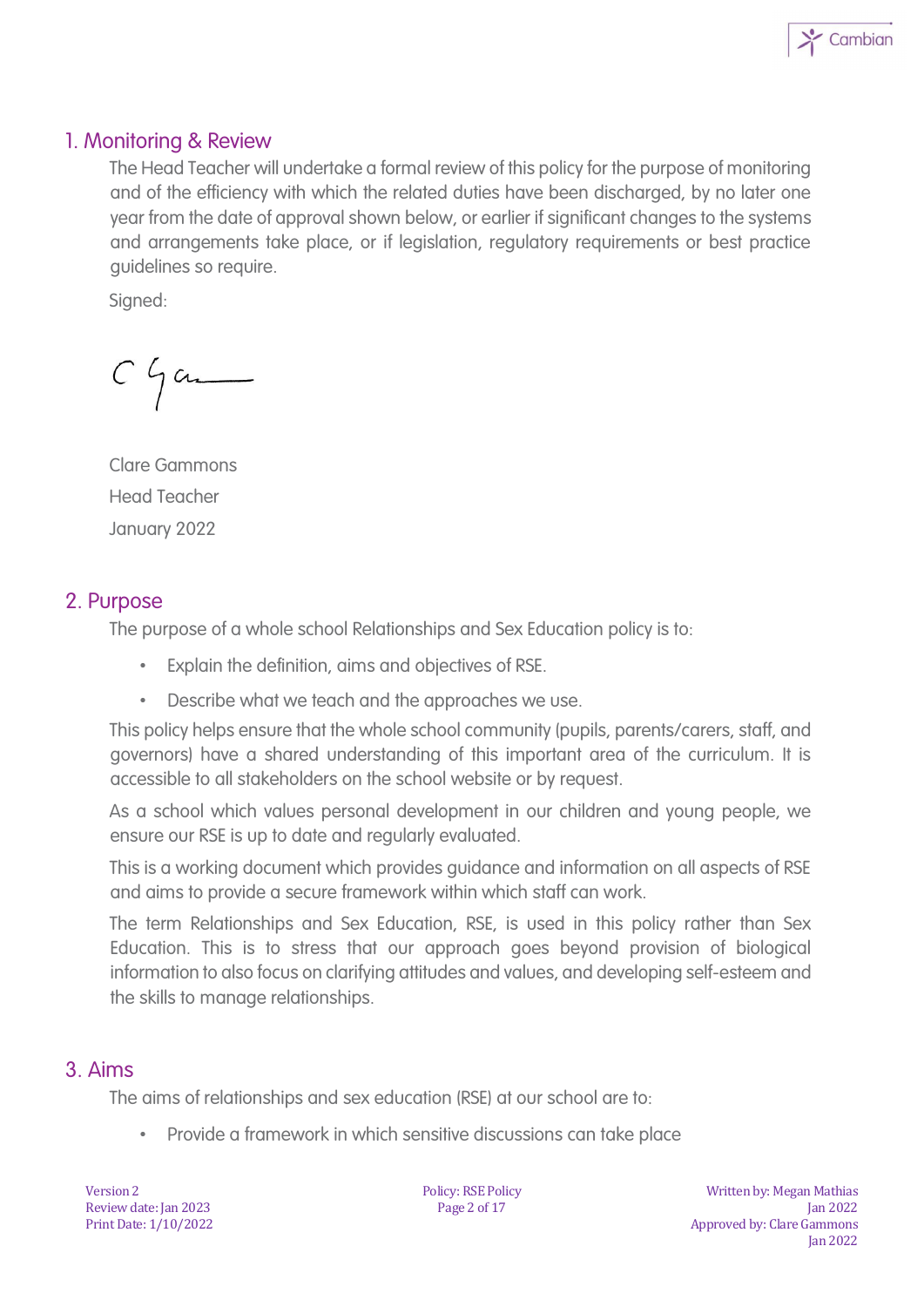

- Prepare students for puberty, and give them an understanding of sexual development and the importance of health and hygiene
- Help pupils develop feelings of self-respect, confidence and empathy
- Create a positive culture around issues of sexuality and relationships
- Teach pupils the correct vocabulary to describe themselves and their bodies

The aims above are in line with our school Ethos. These are the core values that underpin a future where our students are fully included and respected in society: Two-way respect, Resilience, Understanding, Self- Belief and Teamwork.

#### 4. Statutory Requirements

In primary, the Relationships Education, RSE, and Health Education (England) Regulations 2019 have made Relationships Education compulsory in all primary schools. Sex education is not compulsory in primary schools.

In secondary, we must provide RSE to all pupils as per the Children and Social work act 2017. In teaching RSE, we must have regard to guidance issued by the secretary of state as outlined in section 403 of the Education Act 1996.

In teaching Relationships Education and RSE, Wisbech School ensures that the needs of all pupils are appropriately met, and that all pupils understand the importance of equality and respect. We ensure that we comply with the relevant provisions of the Equality Act 2010, (please see The Equality Act 2010 and schools: Departmental advice), under which sexual orientation and gender reassignment are amongst the protected characteristics.

#### 5. Policy Development

This policy has been developed in consultation with staff, pupils and parents/carers. The consultation and policy development process involved the following steps:

- 1. Review a member of staff or working group pulled together all relevant information including relevant national and local guidance
- 2. Staff Consultation all school staff were given the opportunity to look at the policy and make recommendations
- 3. Parent/Stakeholder Consultation parents/carers and any interested parties were invited to attend a meeting about the policy
- 4. Student Consultation we investigated what exactly students want from their RSE
- 5. Ratification once amendments were made, the policy was shared with governors and ratified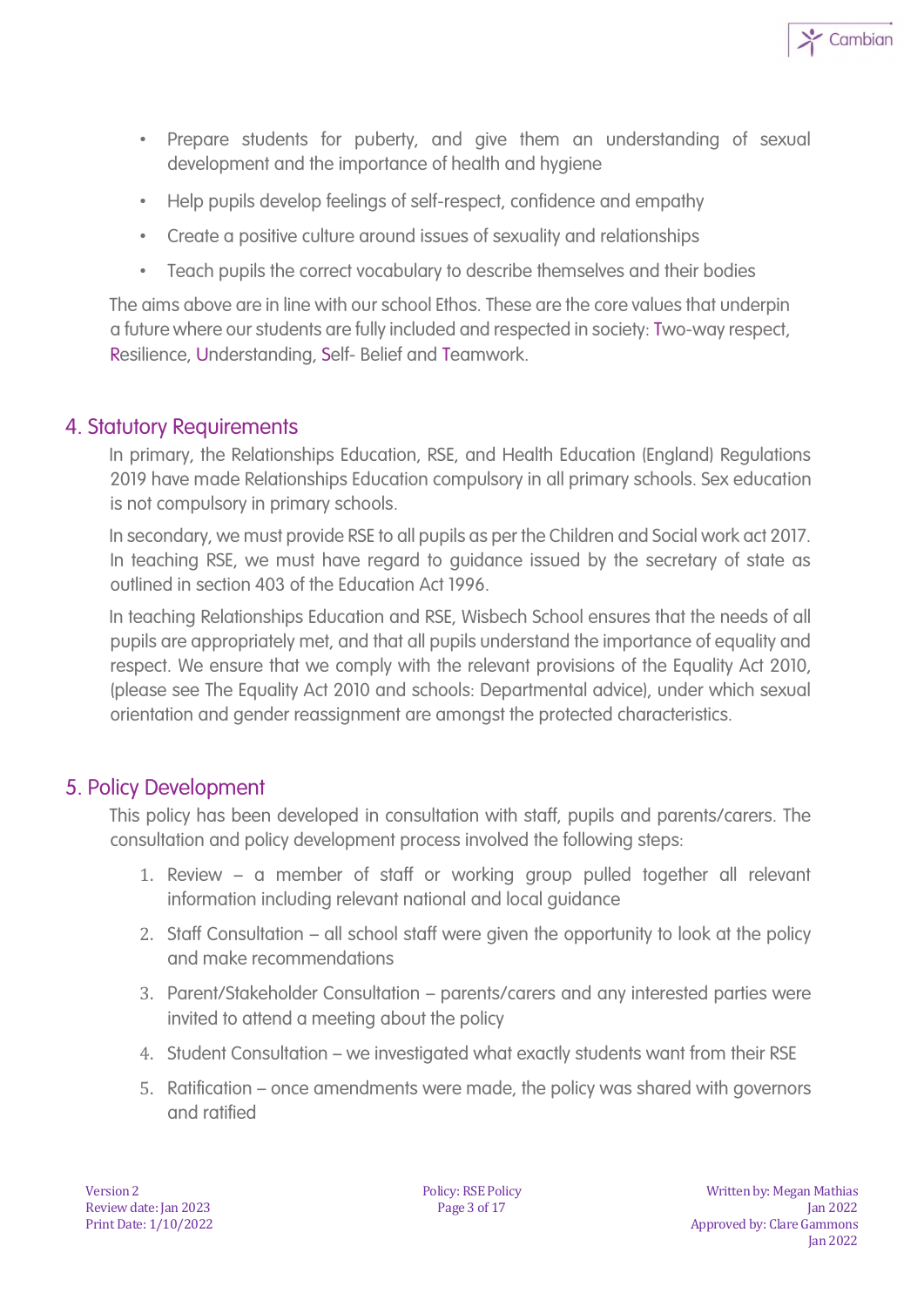

#### 6. Definition

RSE is about the emotional, social and cultural development of students, and involves learning about relationships, sexual health, sexuality, healthy lifestyles, diversity and personal identity.

RSE involves a combination of sharing information, and exploring issues and values.

RSE is not about the promotion of sexual activity.

#### 7. Curriculum

Our curriculum is set out as per Appendix 1 but we may need to adapt it as and when necessary.

We have developed the curriculum in consultation with parents/carers, students and staff, considering the age, needs and feelings of students. If students ask questions outside the scope of this policy, teachers will respond in an appropriate manner so they are fully informed and don't seek answers online.

#### 8. Delivery of RSE

RSE is taught within the personal, social, health and economic (PSHE) education curriculum. Biological aspects of RSE are taught within the science curriculum, such as:

- The Reproductive System Male and Female
- The Menstrual Cycle
- Contraception hormonal and non-hormonal
- Sexually Transmitted Infections (e.g., HIV/AIDS)

Students will also receive stand-alone sex education sessions delivered by a trained health professional.

RSE focuses on giving young people the information they need to help them develop healthy, nurturing relationships of all kinds including:

- Families
- Respectful relationships, including friendships
- Online and media
- Being safe
- Intimate and sexual relationships, including sexual health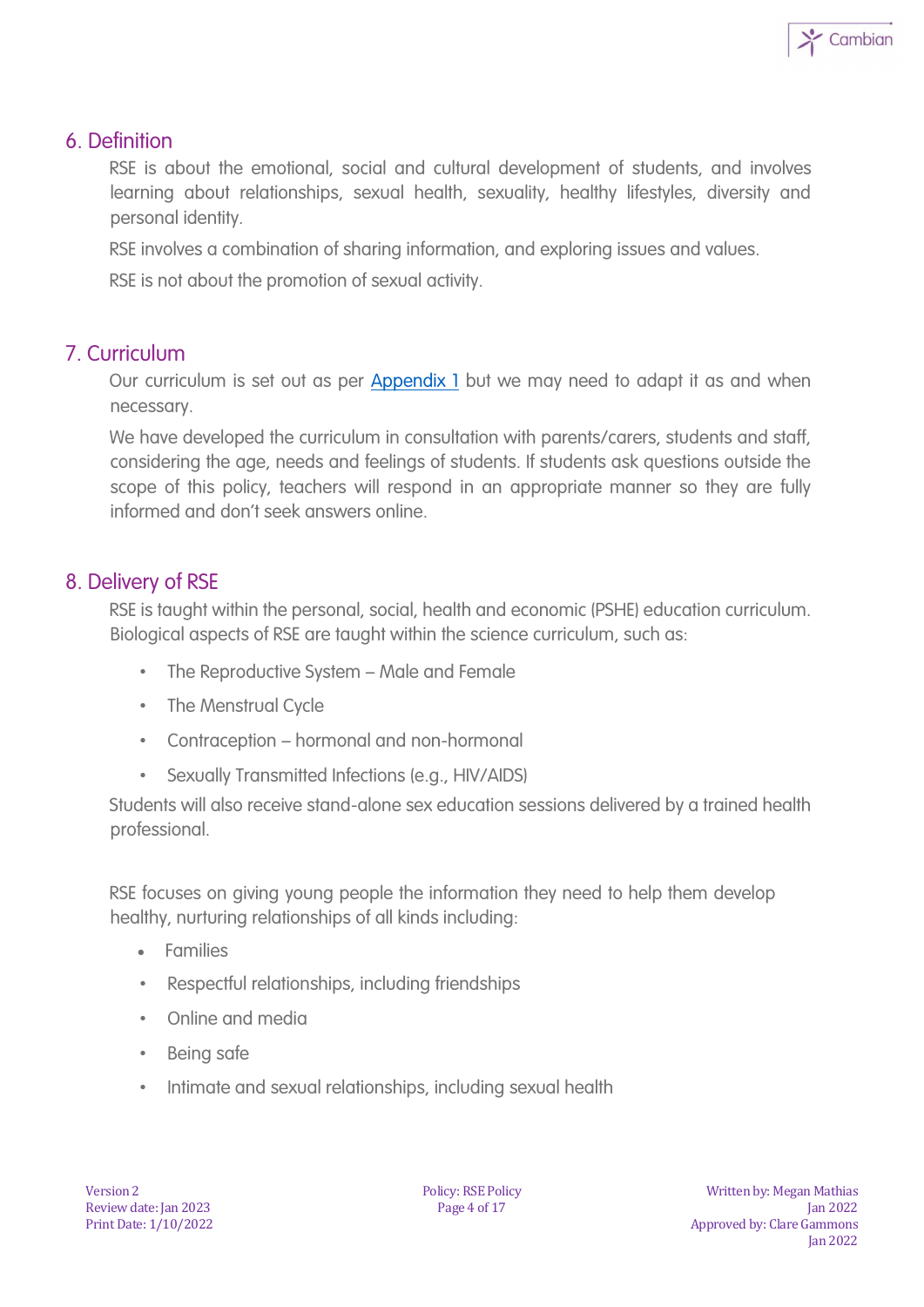

#### **Safeguarding**

Some issues may result in children and young people making disclosures which will be addressed in line with the school safeguarding policy and procedures.

RSE plays a very important part in fulfilling the statutory duties all schools have to meet. RSE helps children understand the difference between safe and abusive relationships and equips them with the skills to get help if they need it.

Cambian Wisbech School ensures these requirements are met through; staff training and awareness, daily support in school to pupils, parents/carers and staff, and liaison with external agencies.

#### **Confidentiality**

Staff will follow school's policy with regard to confidentiality. Pupils should also be made aware of the boundaries of confidentiality should they choose to make a disclosure to a member of staff.

A member of staff cannot promise confidentiality if concerns exist.

#### 9. Roles and Responsibilities

The governing board will approve the RSE policy, and hold the Head Teacher to account for its implementation.

The Deputy Head Teacher is responsible for ensuring that RSE is taught consistently across the school, and for managing requests to withdraw students from non-statutory components of RSE.

Staff are responsible for:

- Delivering RSE in a sensitive way
- Modelling positive attitudes to RSE
- Monitoring progress
- Responding to the needs of individual pupils
- Responding appropriately to pupils whose parents wish them to be withdrawn from the non-statutory components of RSE Staff do not have the right to opt out of teaching RSE.

 $\sum$  Cambian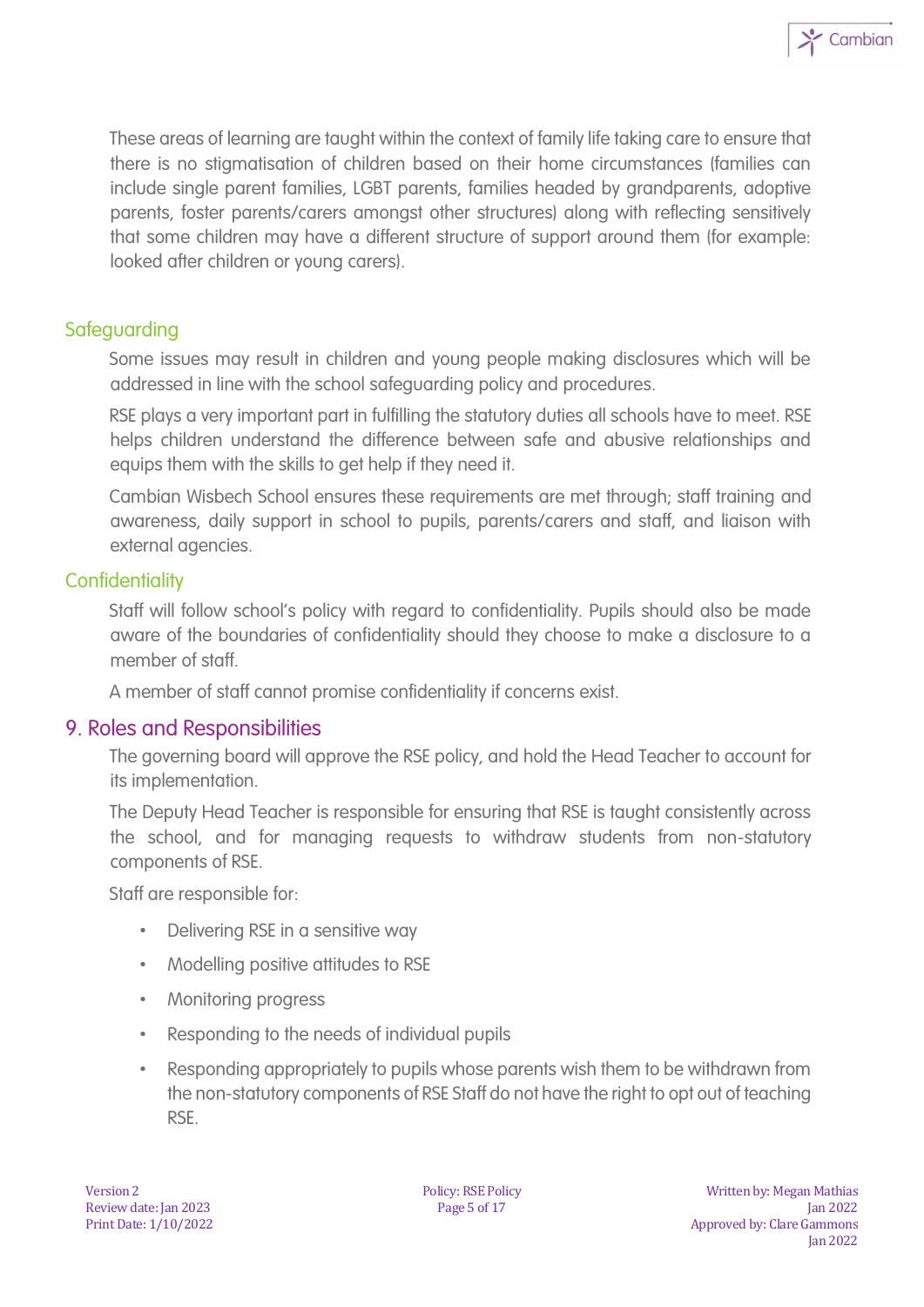Staff who have concerns about teaching RSE are encouraged to discuss this with the Deputy Head Teacher.

Students are expected to engage fully in RSE and, when discussing issues related to RSE, treat others with respect and sensitivity. This response is in line with our core values of maintaining a positive attitude, respect for others at all times and displaying high levels of commitment.

#### 10.Parents' Right to Withdraw

Parents/carers have the right to withdraw their children from the [non-statutory/nonscience] components of sex education within RSE up to and until 3 terms before the child turns 16. After this point, if the child wishes to receive sex education rather than being withdrawn, the school will arrange this.

Requests for withdrawal should be put in writing using the form found provided adhering to this policy and addressed to the Head Teacher.

A copy of withdrawal requests will be placed in the student's educational record. The Head Teacher will discuss the request with parents/carers and take appropriate action.

Alternative work will be given to pupils who are withdrawn from sex education.

#### 11. Training

Staff are trained on the delivery of RSE and meet on a regular basis with the PSHE Coordinator during accountability meetings.

The Deputy Head Teacher and PSHE Co-ordinator will also invite visiting speakers and support agencies in to school, such as sexual health professionals, to provide support and training to staff teaching RSE.

#### 12.Monitoring Arrangements

The delivery of RSE is monitored by the Deputy Head Teacher and PSHE Co-ordinator through the Quality Assurance programme of learning walks, book scrutiny, lesson observations and student voice via the student council and questionnaires.

Students' development in RSE is monitored by class teachers through discussion and formative assessment and summative assessment.

This policy will be reviewed every two years. At every review, the policy will be approved by the governing body.

 $\sum$  Cambian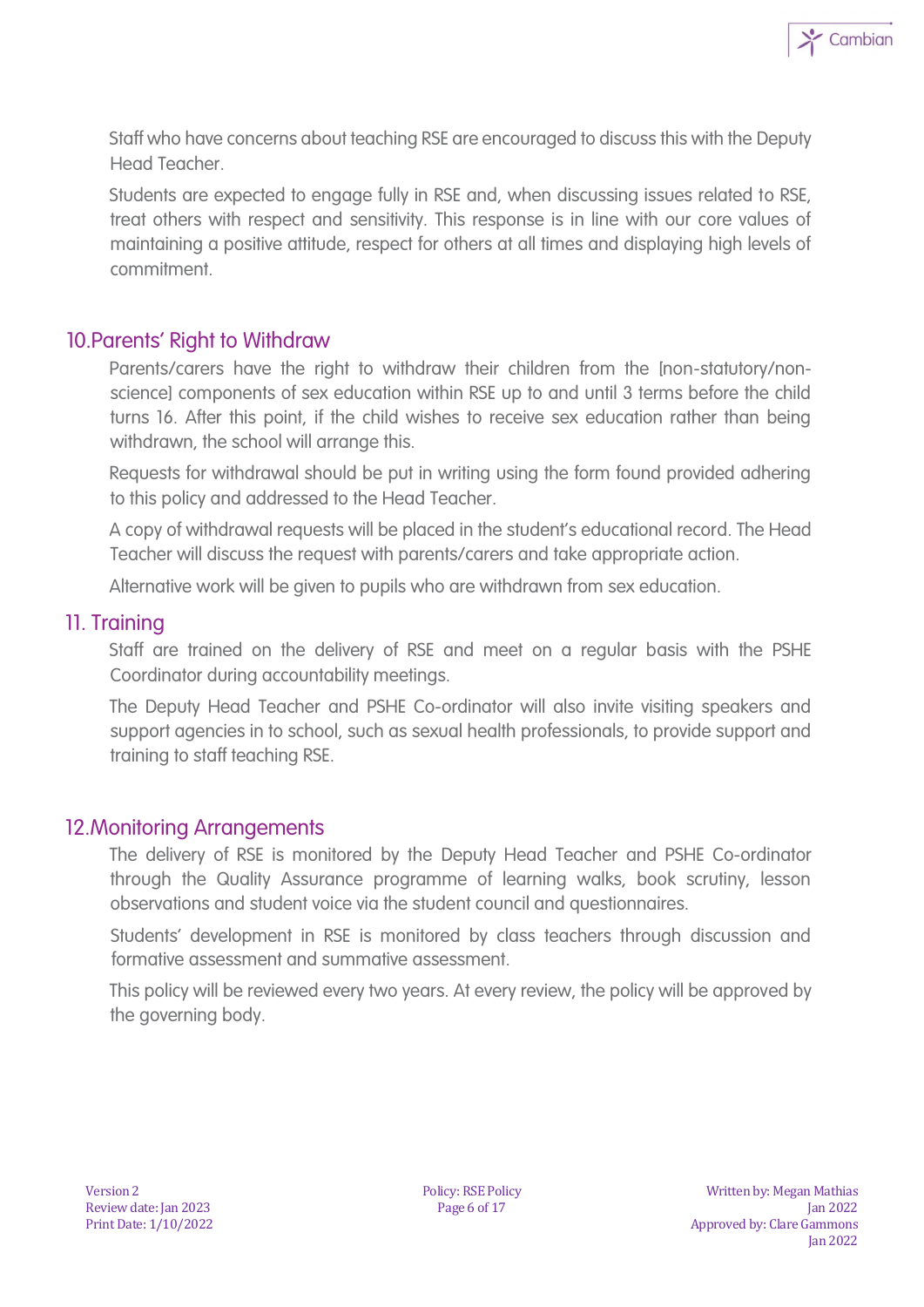

#### 13.Appendix 1: Curriculum Overview Key Stage 2

Students at KS2 follow lessons from Votes for Schools. This allows them to keep up to date with headlines from around the world and think carefully about what affects them and the effect they have on others. Learning in KS2 is supplemented by teachers designing lessons that cover the Statutory Requirements for Relationships Education. They will learn about:

|                   | Friendships:                                                                                                                                                                                  | Emotional wellbeing:                                                                                                              | Staying safe:                                                                                                                                              | Economic wellbeing:                                                                                                                      | Physical health:                                                                                                                                                                      | Shared responsibilities:                                                                                                                        |
|-------------------|-----------------------------------------------------------------------------------------------------------------------------------------------------------------------------------------------|-----------------------------------------------------------------------------------------------------------------------------------|------------------------------------------------------------------------------------------------------------------------------------------------------------|------------------------------------------------------------------------------------------------------------------------------------------|---------------------------------------------------------------------------------------------------------------------------------------------------------------------------------------|-------------------------------------------------------------------------------------------------------------------------------------------------|
| Year <sub>3</sub> | Making and maintaining<br>healthy friendships; Similarities<br>and differences                                                                                                                | Expressing and managing<br>every day feelings; Seeking<br>support for self or others                                              | Trusted people and feeling safe;<br>Keeping secrets and when to<br>break confidentiality;<br>Recognising and reporting<br>feeling unsafe                   | Attitudes and ideas about<br>spending, saving and giving<br>money; Wants and needs;<br>Keeping money safe                                | Healthy lifestyles; Physical<br>exercise and its impact on<br>mental wellbeing; Balanced<br>diets and making choices;<br>Sun safety                                                   | Why we have rules;<br>Responsibility for the local<br>environment; Sustainability;<br>Safety in different<br>environments; Safety at<br>home;   |
|                   | Friendships:                                                                                                                                                                                  | Communities:                                                                                                                      | Economic wellbeing:                                                                                                                                        | Families:                                                                                                                                | Growing and changing:                                                                                                                                                                 | Staying healthy:                                                                                                                                |
| Year <sub>4</sub> | Managing conflict and<br>repairing friendships; Feeling<br>lonely; Friendship skills,<br>including communicating<br>safely online; Listening and<br>responding; Respecting self<br>and others | What makes a community;<br>Diversity; Freedom of<br>expression; Online<br>communities; Identifying and<br>responding to prejudice | <b>Budgeting; Saving; Spending</b><br>decisions; How managing<br>money makes us feel; How<br>spending choices affect others                                | Different types of relationships;<br>Characteristics of healthy<br>family relationships; Feeling<br>safe and cared for                   | Growing up; Puberty,<br>including periods and wet<br>dreams; Sleep                                                                                                                    | Dental health; Hygiene,<br>germs; Basic first aid; Early<br>signs of illness and seeking<br>help                                                |
|                   | Respect and bullying:                                                                                                                                                                         | Mental wellbeing:                                                                                                                 | Staying safe:                                                                                                                                              | Careers:                                                                                                                                 | Substances:                                                                                                                                                                           | Keeping active:                                                                                                                                 |
| Year 5            | Mutual respect; Sharing points<br>of view; Stereotypes; Types of<br>bullying and how to get help;<br><b>Discrimination</b>                                                                    | Taking care of mental health<br>and emotional wellbeing;<br>Managing challenges;<br>Seeking support for<br>themselves and others  | Privacy and personal<br>boundaries; Acceptable and<br>unacceptable contact;<br>Permission-seeking and giving;<br>Personal safety, including FGM            | Career types; challenging<br>career stereotypes; Enterprise<br>project                                                                   | Drugs common to everyday life;<br>Risks and effects of alcohol and<br>smoking; Rules and laws                                                                                         | Benefits of a balanced lifestyle;<br>Balancing internet use; How<br>physical activity affects<br>wellbeing                                      |
|                   | Personal Identity:                                                                                                                                                                            | Puberty and reproduction:                                                                                                         | Health and hygiene:                                                                                                                                        | Managing change:                                                                                                                         | Media literacy:                                                                                                                                                                       | Friendships and staying safe:                                                                                                                   |
| Year 6            | What contributes to who we<br>are; Personal strengths;<br>Interests; Setting goals;<br>Managing setbacks;                                                                                     | Menstrual wellbeing;<br>Managing the changes of<br>puberty; Developing<br>independence; How a baby is<br>made                     | Making informed choices<br>regarding a healthy lifestyle,<br>including nutrition; Hygiene and<br>bacteria and viruses; Allergies<br>and getting help in an | Developing friendship skills;<br>Changing and ending,<br>friendships; Managing<br>change, loss and<br>bereavement; Sources of<br>support | How data is shared and used<br>online; Evaluating reliability of<br>sources; Misinformation and<br>targeted information; Choosing<br>age-appropriate TV, games<br>and online content. | Opportunities to connect<br>online; The nature of online-<br>only friendships; Reporting<br>harmful content and contact;<br>Staying safe online |
|                   | Version 2                                                                                                                                                                                     | $D = 1 - 1 + 1 - 1 - 2000$                                                                                                        | © Cambian Group 2015<br>$D = U$ and $D = U$ and $U = U$ and $U = U$                                                                                        |                                                                                                                                          | <b>Approved By: Clare Gammons</b><br>$L = 2022$                                                                                                                                       |                                                                                                                                                 |

Review date: Jan 2023 Print Date: 1/10/2022 Policy: Curriculum Policy Page 7 of 17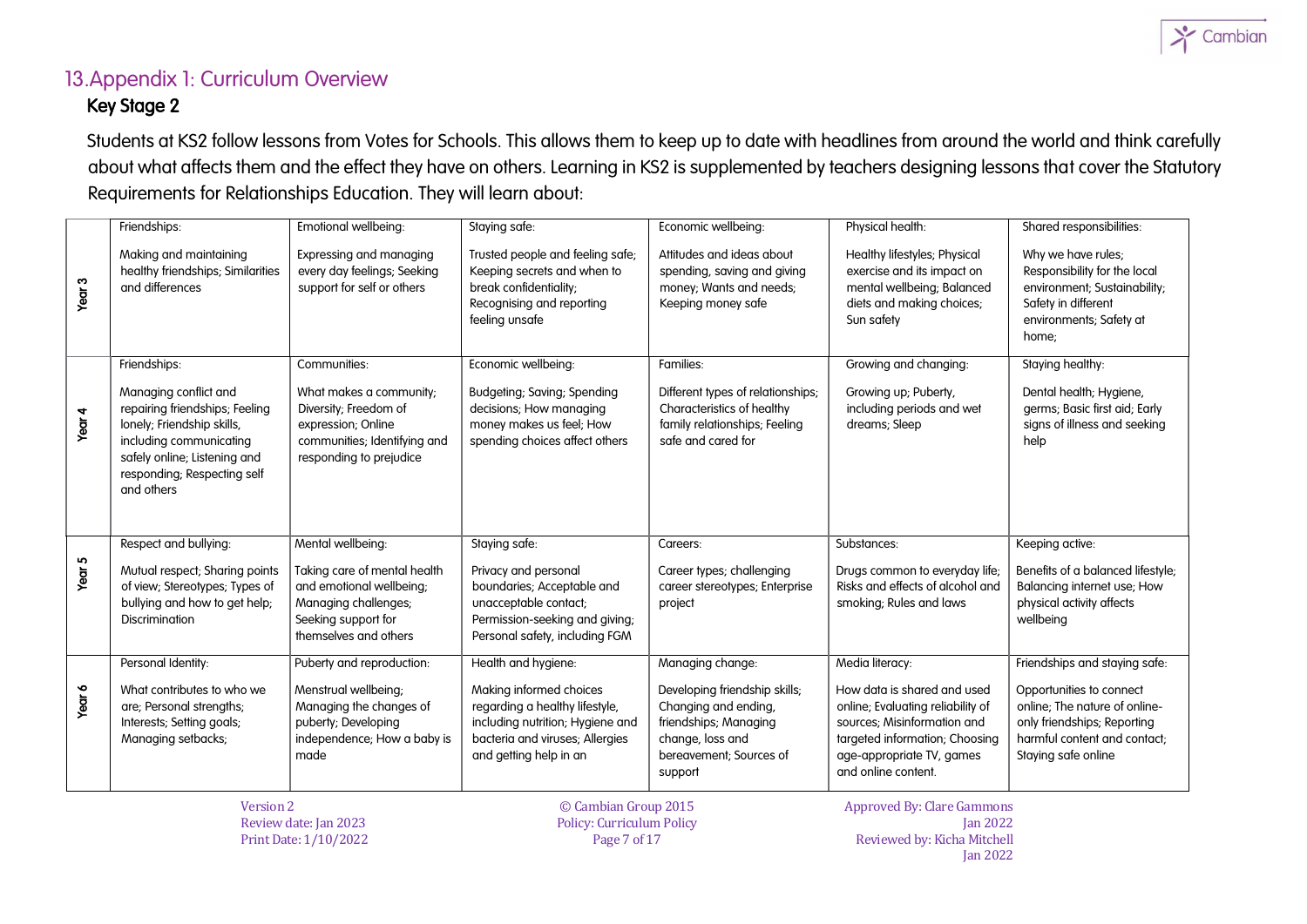|  | emergency; Vaccination and<br>immunization |  |  |
|--|--------------------------------------------|--|--|
|  |                                            |  |  |

|   | Economic wellbeing:                                                                                         | Healthy lifestyles:                                                                                                                     | Substances:                                                                                                                         | Careers:                                                                                                          | Relationships:                                                                                                                                                                                 | Friendships and diversity:                                                                                                                             |
|---|-------------------------------------------------------------------------------------------------------------|-----------------------------------------------------------------------------------------------------------------------------------------|-------------------------------------------------------------------------------------------------------------------------------------|-------------------------------------------------------------------------------------------------------------------|------------------------------------------------------------------------------------------------------------------------------------------------------------------------------------------------|--------------------------------------------------------------------------------------------------------------------------------------------------------|
| ↖ | Evaluating value for money;<br>Debt, fraud and personal<br>values around finance:<br>Financial exploitation | Physically and mentally<br>healthy lifestyles; Healthy<br>sleep habits; Dental health;<br>Managing stress; Accessing<br>health services | Social norms regarding drugs,<br>alcohol and tobacco; Myths and<br>misconceptions; Influence and<br>risks relating to substance use | Developing enterprise skills;<br>The world of work and young<br>people's employment rights;<br>Enterprise project | Healthy and positive<br>relationships, including<br>intimate relationships;<br><b>Expectations and stereotypes</b><br>in relationships; Managing<br>strong feelings; The concept of<br>consent | Respectful relationships and<br>conflict resolution, including<br>online; Equality, diversity and<br>tackling prejudice; Bullying,<br>including online |

#### Key Stages 3 and 4

During these Key Stages, students work on a two-year rolling programme ensuring they cover all the aspects of the PSHE and RSE curriculum before they leave Year 11. These topics are taken from the National Curriculum and supported by the PSHE Association as well as the Statutory Guidance for RSE teaching. As well as this, pupils are able to use the learning to put towards the Sex and Relationships ASDAN short course so that they leave Year 11 with an accredited certificate. The programme of study is as follows:

|           | Identity and self-worth   | Relationships                | Managing Social           | Personal Rights and          | Personal Rights and    | Personal Rights and       |
|-----------|---------------------------|------------------------------|---------------------------|------------------------------|------------------------|---------------------------|
|           |                           |                              | Relationships             | Responsibilities             | Responsibilities       | Responsibilities          |
|           | What to do about worrying | Mood                         |                           |                              |                        |                           |
| ď         | What to do about worrying | Friendships and bullying     | Self-awareness            | Arranged and forced          | Mental health          | Sexting and image sharing |
| <b>SS</b> | part 2                    | <b>Healthy relationships</b> | <b>Emotional Literacy</b> | marriages                    | Consent                | Teen pregnancy            |
|           | Sleep                     | Relationships with role      | Social Media              | <b>FGM</b>                   | Consent 2              |                           |
|           | Self-esteem               | models                       | Cancel culture            | Puberty                      | Love and dating        |                           |
|           | Resilience                | Relationships and break ups  | Cyber bullying            | Periods, the menstrual cycle | Same sex relationships |                           |
|           |                           |                              |                           | and PMS                      | LGBTQAI                |                           |
|           |                           |                              |                           |                              |                        |                           |

Version 2 Review date: Jan 2023 Print Date: 1/10/2022

© Cambian Group 2015 Policy: Curriculum Policy Page 8 of 17

Approved By: Clare Gammons Jan 2022 Reviewed by: Kicha Mitchell Jan 2022 Cambia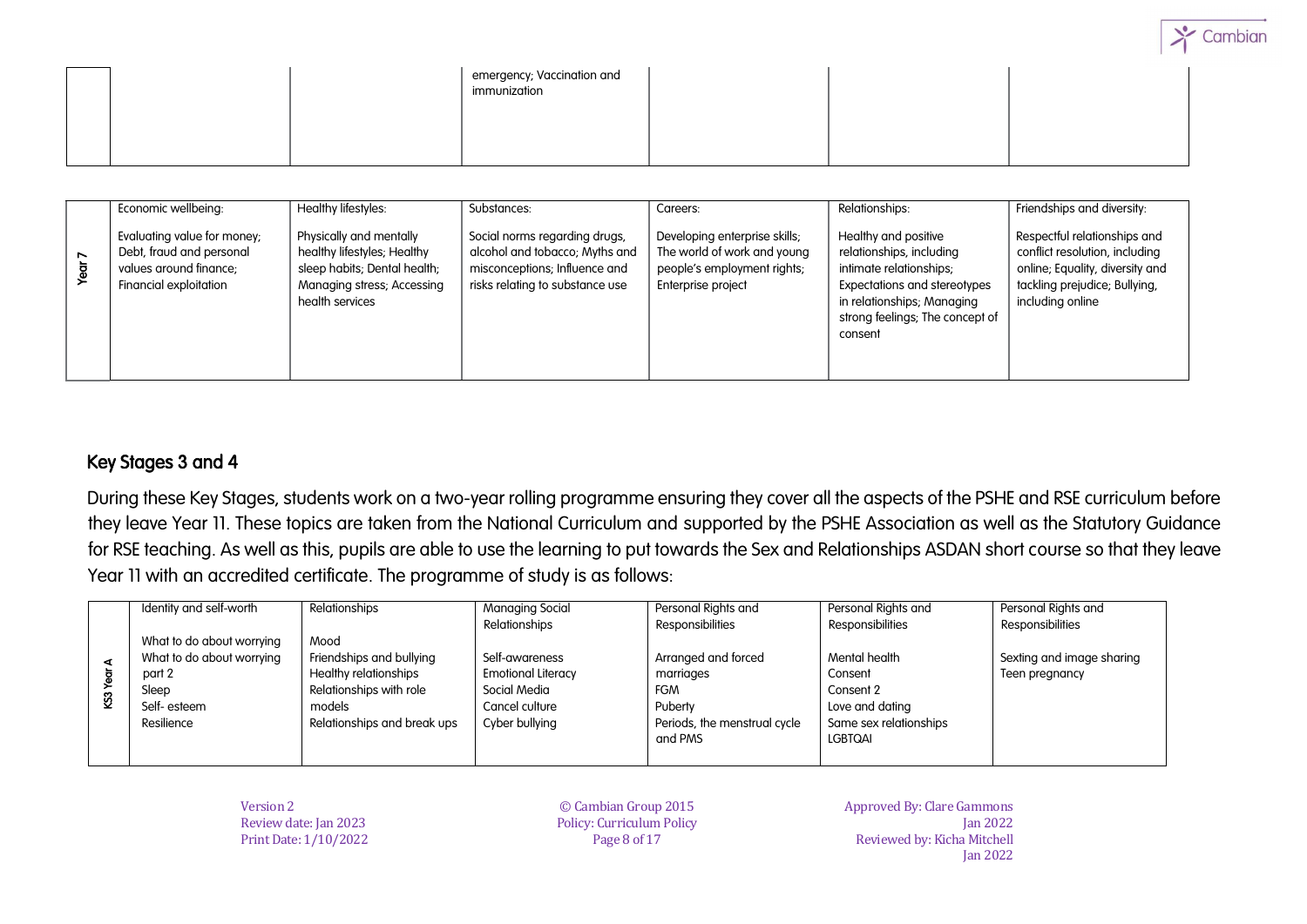

|            | <b>Managing Social</b>                                                                                                                                                                                                                | Living in the wider world                                                                                                                                  | <b>Healthy living</b>                                                                                                                                                                 | Living in the wider world                                                                                                                                | Personal Rights and                                                                                                                                                                                                                                            | Living in the wider world                                                                                                                |
|------------|---------------------------------------------------------------------------------------------------------------------------------------------------------------------------------------------------------------------------------------|------------------------------------------------------------------------------------------------------------------------------------------------------------|---------------------------------------------------------------------------------------------------------------------------------------------------------------------------------------|----------------------------------------------------------------------------------------------------------------------------------------------------------|----------------------------------------------------------------------------------------------------------------------------------------------------------------------------------------------------------------------------------------------------------------|------------------------------------------------------------------------------------------------------------------------------------------|
| KS3 Year B | Relationships<br>Teamwork<br>Trust<br>Communication<br>Negotiation<br>Compromise<br>Dealing with change                                                                                                                               | <b>Diversity</b><br>Biological sex and gender<br>identity<br>Gender roles<br>Stereotyping<br><b>Discrimination</b><br>Challenging discrimination           | <b>Balanced diet</b><br>Physical activity<br>Hygiene                                                                                                                                  | <b>Personal Safety</b><br>Contraception<br><b>STIS</b><br>Drugs and alcohol<br>Drugs and the law                                                         | Responsibilities<br><b>Bullying</b><br>Conflict management                                                                                                                                                                                                     | Peer pressure<br>Sex and the media<br>Abusive behaviours<br>Gang behaviours<br>Weapons and the law                                       |
| KS4 Year A | <b>Managing Social</b><br>Relationships<br>Forming positive<br>relationships.<br>Social Media<br>Online stress<br><b>Bullying</b><br>Dealing with change                                                                              | <b>Healthy Living</b><br>Sleep<br>Alcohol<br>Smoking<br><b>Exam Stress</b><br>Body image                                                                   | Identity and self-worth<br>Self esteem<br>Well being<br>Positivity<br>Puberty                                                                                                         | Relationships<br>Conflict management<br>Arranged and forced<br>marriages<br>Harassment and stalking<br>Revenge Porn<br>Relationships with role<br>models | Personal Rights and<br>Responsibilities<br>Consent 1<br>Consent 2<br>Consent 3<br>Sexting and image sharing<br>Contraception                                                                                                                                   | Living in the wider world<br>Criminal Justice system<br>Finish any incomplete work.<br>Finish modules started for<br>ASDAN short course. |
| KS4 Year B | <b>Healthy living</b><br><b>Bacteria and viruses</b><br><b>Health services</b><br><b>STIs</b><br>Sexual health services<br>Health and pregnancy,<br>access advice for pregnancy<br>Personal responsibility- self<br>checks, screening | <b>Beliefs</b><br>Parenting<br>Adoption and fostering<br>Abortion and beliefs<br>Faith and culture beliefs about<br>sex<br>Empathy<br>Challenge own values | Personal Rights and<br>Responsibilities<br>Managing grief<br>Legal rights equality act 2010<br>Challenge prejudice<br>Challenge discrimination<br>Peer pressure, gangs and<br>weapons | Sex<br>The law and sex<br>Readiness for sex<br>Pleasure in sex<br>Intimacy<br>Diversity in developing<br>sexuality<br>Contraception-ASDAN                | Relationships<br>Characteristics of positive<br>relationships<br>Online relationships<br>Abusive relationships and<br>the law<br>Controlling and coercive<br>behaviours<br>Respond appropriately to<br>unhealthy relationships<br>Access help in relationships | Finish any incomplete work.<br>Finish modules started for<br>ASDAN short course.                                                         |

Version 2 Review date: Jan 2023 Print Date: 1/10/2022 © Cambian Group 2015 Policy: Curriculum Policy Page 9 of 17

Approved By: Clare Gammons Jan 2022 Reviewed by: Kicha Mitchell Jan 2022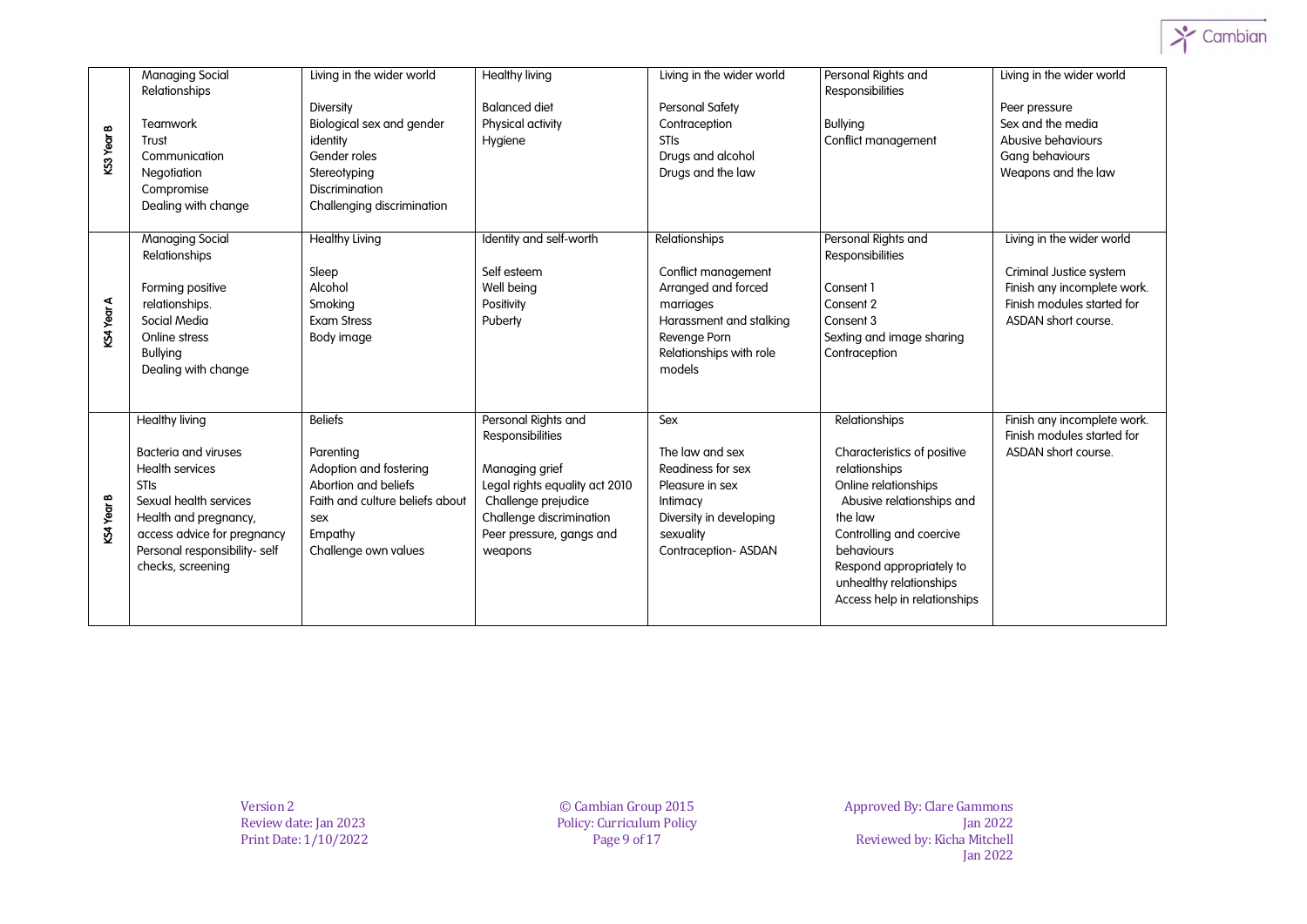

# 14.Appendix 2: By the end of primary school pupils should know

| Topic                                              | <b>Pupils Should Know</b>                                                                                                                                                                                                                                                                                                                                                                                                                                                                                                                                                                                                                                                                                                                                                                                                                                                                                                                                 |  |  |  |  |  |
|----------------------------------------------------|-----------------------------------------------------------------------------------------------------------------------------------------------------------------------------------------------------------------------------------------------------------------------------------------------------------------------------------------------------------------------------------------------------------------------------------------------------------------------------------------------------------------------------------------------------------------------------------------------------------------------------------------------------------------------------------------------------------------------------------------------------------------------------------------------------------------------------------------------------------------------------------------------------------------------------------------------------------|--|--|--|--|--|
| <b>Families and</b><br>People who<br>care about me | $\Box$<br>That families are important for children growing up because they can give love, security and stability<br>The characteristics of healthy family life, commitment to each other, including in times of difficulty, protection and care<br>$\Box$<br>for children and other family members, the importance of spending time together and sharing each other's lives That<br>others' families, either in school or in the wider world, sometimes look different from their family, but that they should<br>П<br>respect those differences and know that other children's families are also characterised by love and care<br>That stable, caring relationships, which may be of different types, are at the heart of happy families, and are important for<br>$\Box$<br>children's security as they grow up<br>That marriage represents a formal and legally recognised commitment of two people to each other which is intended to be<br>lifelong |  |  |  |  |  |
|                                                    | How to recognise if family relationships are making them feel unhappy or unsafe, and how to seek help or advice from<br>$\Box$<br>others if needed                                                                                                                                                                                                                                                                                                                                                                                                                                                                                                                                                                                                                                                                                                                                                                                                        |  |  |  |  |  |
| Caring<br>Friendships                              | П<br>How important friendships are in making us feel happy and secure, and how people choose and make friends<br>The characteristics of friendships, including mutual respect, truthfulness, trustworthiness, loyalty, kindness, generosity,<br>$\Box$<br>trust, sharing interests and experiences and support with problems and difficulties<br>That healthy friendships are positive and welcoming towards others, and do not make others feel lonely or excluded That<br>$\Box$<br>most friendships have ups and downs, and that these can often be worked through so that the friendship is<br>$\Box$                                                                                                                                                                                                                                                                                                                                                 |  |  |  |  |  |
|                                                    | repaired or even strengthened, and that resorting to violence is never right                                                                                                                                                                                                                                                                                                                                                                                                                                                                                                                                                                                                                                                                                                                                                                                                                                                                              |  |  |  |  |  |
|                                                    | $\Box$<br>How to recognise who to trust and who not to trust, how to judge when a friendship is making them feel unhappy or<br>uncomfortable, managing conflict, how to manage these situations and how to seek help or advice from others, if needed                                                                                                                                                                                                                                                                                                                                                                                                                                                                                                                                                                                                                                                                                                     |  |  |  |  |  |

Version 2 Review date: Jan 2023 Print Date: 1/10/2022

© Cambian Group 2015 Policy: Curriculum Policy Page 10 of 17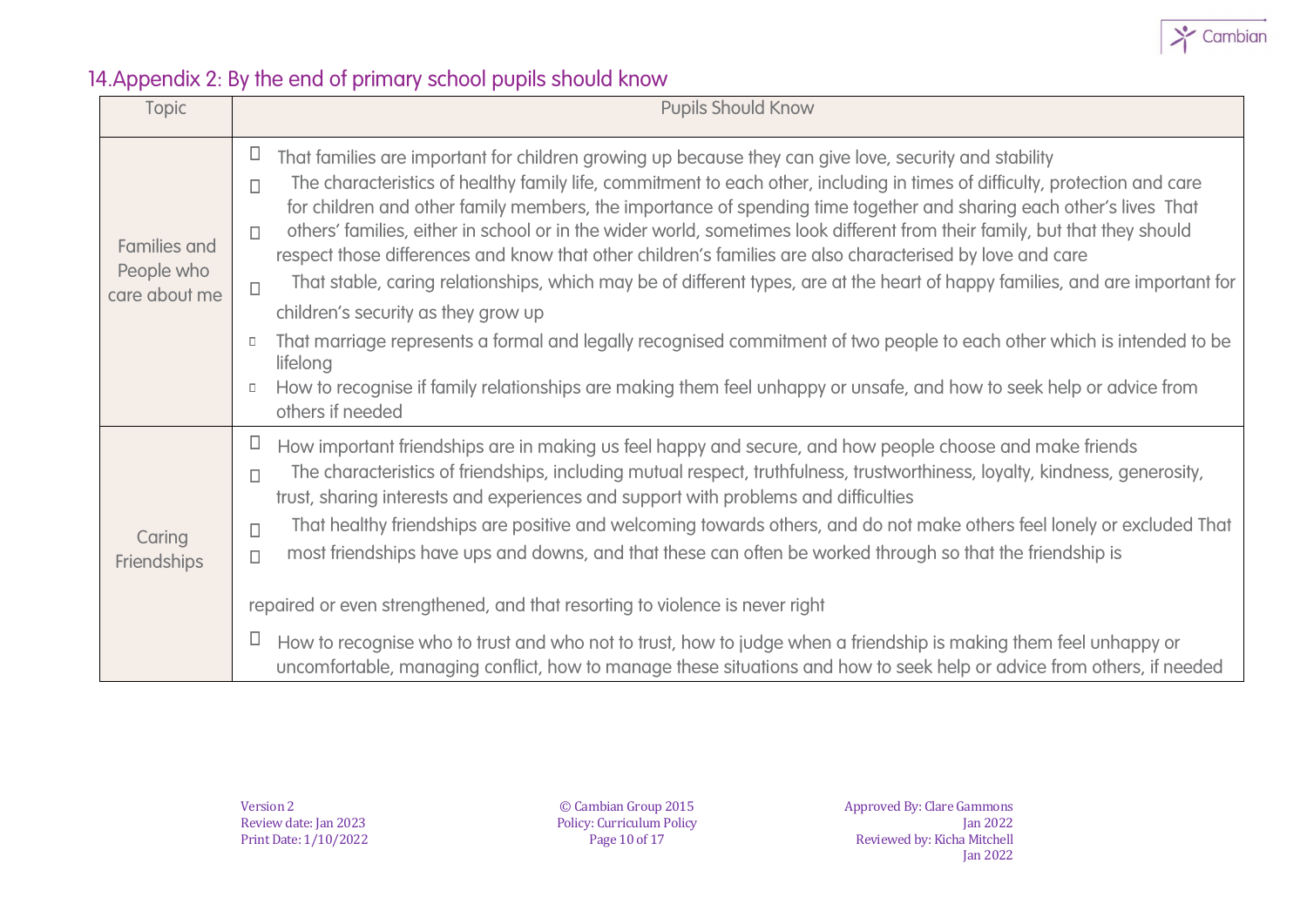

|               |   | The importance of respecting others, even when they are very different from them (for example, physically, in character,<br>personality or backgrounds), or make different choices or have different preferences or beliefs |
|---------------|---|-----------------------------------------------------------------------------------------------------------------------------------------------------------------------------------------------------------------------------|
|               |   | Practical steps they can take in a range of different contexts to improve or support respectful relationships,<br>the conventions of courtesy and manners                                                                   |
| Respectful    |   | The importance of self-respect and how this links to their own happiness                                                                                                                                                    |
| Relationships | Ц | That in school and in wider society they can expect to be treated with respect by others, and that in turn they should show                                                                                                 |
|               |   | due respect to others, including those in positions of authority                                                                                                                                                            |

| Topic                |        | <b>Pupils Should Know</b>                                                                                                                                                             |
|----------------------|--------|---------------------------------------------------------------------------------------------------------------------------------------------------------------------------------------|
|                      |        | About different types of bullying (including cyberbullying), the impact of bullying, responsibilities of bystanders (primarily<br>reporting bullying to an adult) and how to get help |
|                      | $\Box$ | What a stereotype is, and how stereotypes can be unfair, negative or destructive                                                                                                      |
|                      |        | The importance of permission-seeking and giving in relationships with friends, peers and adults                                                                                       |
|                      |        |                                                                                                                                                                                       |
|                      |        | That people sometimes behave differently online, including by pretending to be someone they are not                                                                                   |
|                      | П      | That the same principles apply to online relationships as to face-to face relationships, including the importance of respect                                                          |
| Online               |        | for others online including when we are anonymous                                                                                                                                     |
| <b>Relationships</b> | $\Box$ | The rules and principles for keeping safe online, how to recognise risks, harmful content and contact, and how to report<br>them                                                      |
|                      |        | How to critically consider their online friendships and sources of information including awareness of the risks associated<br>with people they have never met                         |
|                      |        | How information and data is shared and used online                                                                                                                                    |
|                      |        |                                                                                                                                                                                       |

Version 2 Review date: Jan 2023 Print Date: 1/10/2022

© Cambian Group 2015 Policy: Curriculum Policy Page 11 of 17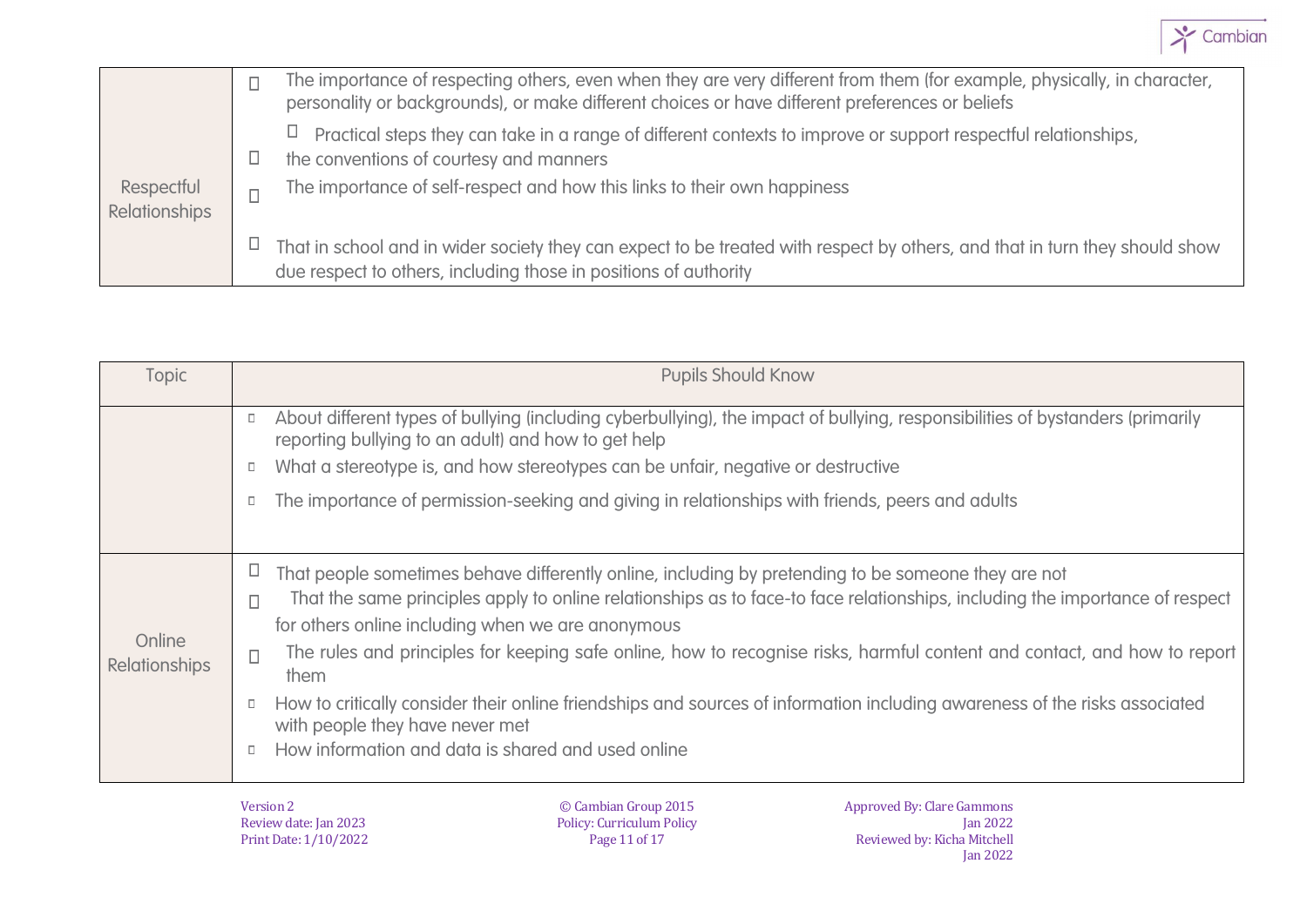

| <b>Being Safe</b> | Ц<br>п<br>П | What sorts of boundaries are appropriate in friendships with peers and others (including in a digital context)<br>About the concept of privacy and the implications of it for both children and adults; including that it is not always right to<br>keep secrets if they relate to being safe<br>That each person's body belongs to them, and the differences between appropriate and inappropriate or unsafe physical,<br>and other, contact<br>How to respond safely and appropriately to adults they may encounter (in all contexts, including online) whom they do not<br>know |
|-------------------|-------------|------------------------------------------------------------------------------------------------------------------------------------------------------------------------------------------------------------------------------------------------------------------------------------------------------------------------------------------------------------------------------------------------------------------------------------------------------------------------------------------------------------------------------------------------------------------------------------|
|                   | $\Box$      | How to recognise and report feelings of being unsafe or feeling bad about any adult                                                                                                                                                                                                                                                                                                                                                                                                                                                                                                |
|                   | D           | How to ask for advice or help for themselves or others, and to keep trying until they are heard                                                                                                                                                                                                                                                                                                                                                                                                                                                                                    |
|                   | $\Box$      | How to report concerns or abuse, and the vocabulary and confidence needed to do so                                                                                                                                                                                                                                                                                                                                                                                                                                                                                                 |
|                   | $\Box$      | Where to get advice e.g. family, school and/or other sources                                                                                                                                                                                                                                                                                                                                                                                                                                                                                                                       |
|                   |             |                                                                                                                                                                                                                                                                                                                                                                                                                                                                                                                                                                                    |

© Cambian Group 2015 Policy: Curriculum Policy Page 12 of 17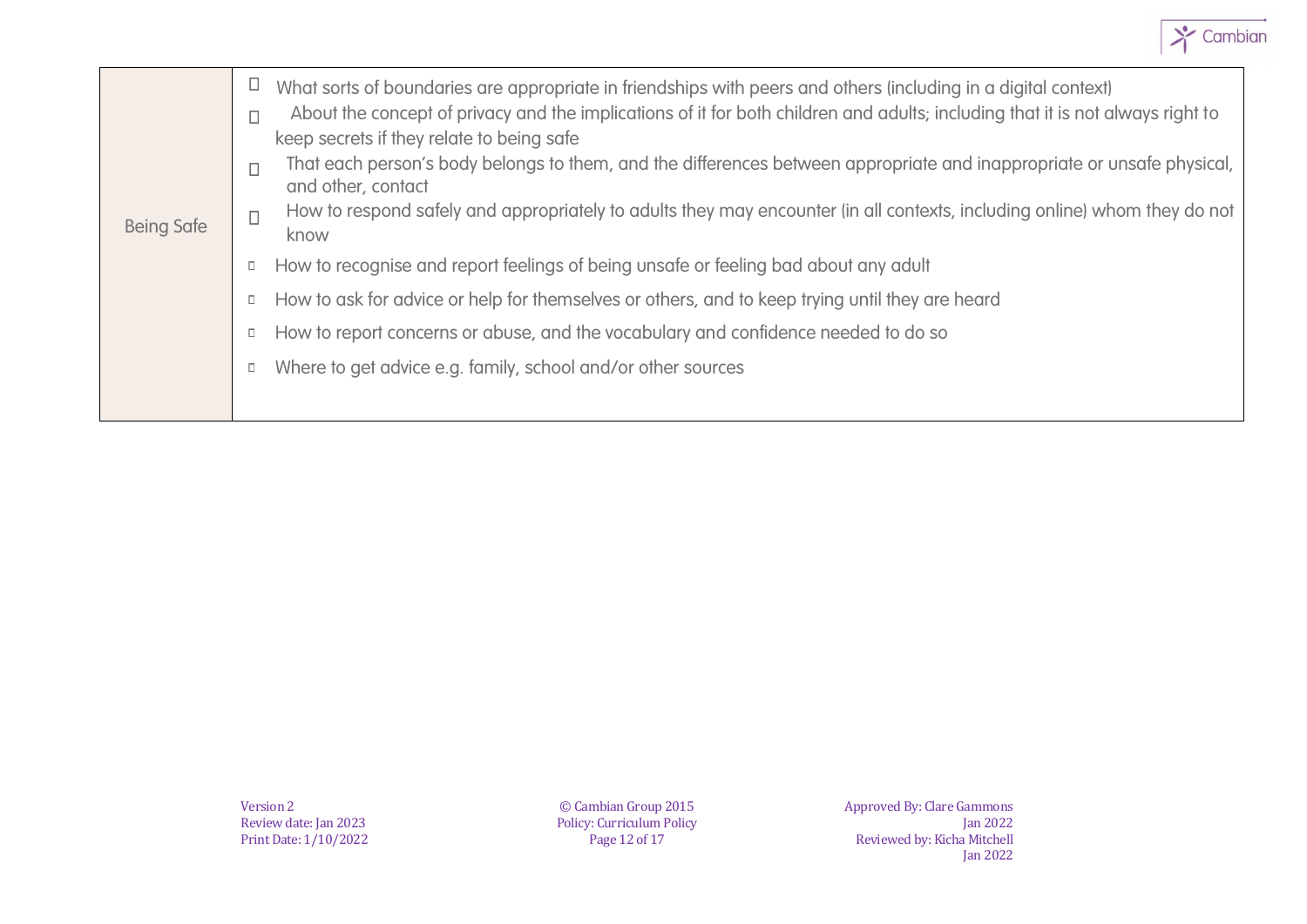

# 15.Appendix 3: By the end of secondary school pupils should know

| Topic                                                                    | <b>Pupils Should Know</b>                                                                                                                                                                                                                                                                                                                                                                                                                                                                                                                                                                                                                                             |
|--------------------------------------------------------------------------|-----------------------------------------------------------------------------------------------------------------------------------------------------------------------------------------------------------------------------------------------------------------------------------------------------------------------------------------------------------------------------------------------------------------------------------------------------------------------------------------------------------------------------------------------------------------------------------------------------------------------------------------------------------------------|
| <b>Families</b>                                                          | $\Box$<br>That there are different types of committed, stable relationships<br>How these relationships might contribute to human happiness and their importance for bringing up children<br>$\Box$<br>What marriage is, including their legal status e.g. that marriage carries legal rights and protections not available to couples<br>$\Box$<br>who are cohabiting or who have married, for example, in an unregistered religious ceremony<br>Why marriage is an important relationship choice for many couples and why it must be freely entered into<br>$\Box$<br>The characteristics and legal status of other types of long-term relationships<br>$\Box$       |
|                                                                          | Ц<br>The roles and responsibilities of parents with respect to raising of children, including the characteristics of successful<br>parenting                                                                                                                                                                                                                                                                                                                                                                                                                                                                                                                          |
|                                                                          | Ц<br>How to: determine whether other children, adults or sources of information are trustworthy: judge when a family, friend,<br>intimate or other relationship is unsafe (and to recognise this in others' relationships); and, how to seek help or advice,<br>including reporting concerns about others, if needed                                                                                                                                                                                                                                                                                                                                                  |
|                                                                          | The characteristics of positive and healthy friendships (in all contexts, including online) including: trust, respect, honesty,<br>kindness, generosity, boundaries, privacy, consent and the management of conflict, reconciliation and ending relationships.<br>This includes different (non-sexual) types of relationship<br>$\Box$<br>Practical steps they can take in a range of different contexts to improve or support respectful relationships<br>$\Box$                                                                                                                                                                                                     |
| Respectful<br><b>Relationships</b><br><i>(including)</i><br>friendships) | How stereotypes, in particular stereotypes based on sex, gender, race, religion, sexual orientation or disability, can cause<br>damage (e.g. how they might normalise non-consensual behaviour or encourage prejudice)<br>$\Box$<br>That in school and in wider society they can expect to be treated with respect by others, and that in turn they should show<br>due respect to others, including people in positions of authority and due tolerance of other people's beliefs<br>$\Box$<br>About different types of bullying (including cyberbullying), the impact of bullying, responsibilities of bystanders to report<br>bullying and how and where to get help |

Version 2 Review date: Jan 2023 Print Date: 1/10/2022

© Cambian Group 2015 Policy: Curriculum Policy Page 13 of 17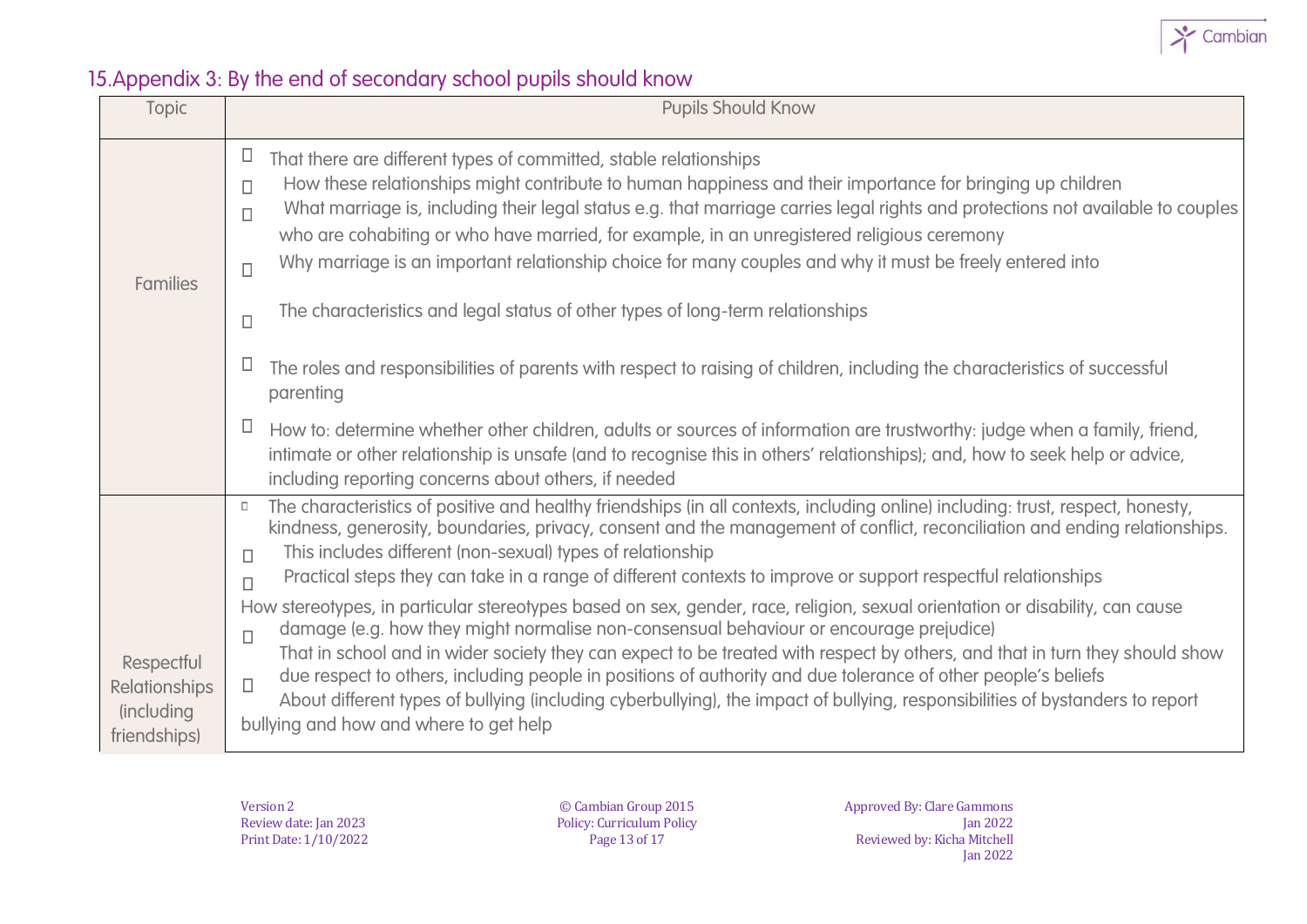

- That some types of behaviour within relationships are criminal, including violent behaviour and coercive control
	- What constitutes sexual harassment and sexual violence and why these are always unacceptable  $\Box$
	- The legal rights and responsibilities regarding equality (particularly with reference to the protected characteristics as defined in the Equality Act 2010) and that everyone is unique and equal

|                   | Their rights, responsibilities and opportunities online, including that the same expectations of behaviour apply in all contexts,<br>$\Box$<br>including online                                                                                                                               |
|-------------------|-----------------------------------------------------------------------------------------------------------------------------------------------------------------------------------------------------------------------------------------------------------------------------------------------|
|                   | About online risks, including that any material someone provides to another has the potential to be shared online and the<br>$\Box$<br>difficulty of removing potentially compromising material placed online                                                                                 |
|                   | Not to provide material to others that they would not want shared further and not to share personal material which is sent<br>$\Box$<br>to them                                                                                                                                               |
| Online and        | What to do and where to get support to report material or manage issues online<br>П                                                                                                                                                                                                           |
| Media             | The impact of viewing harmful content<br>П                                                                                                                                                                                                                                                    |
|                   | That specifically sexually explicit material e.g. pornography presents a distorted picture of sexual behaviours, can damage<br>Ц                                                                                                                                                              |
|                   | the way people see themselves in relation to others and negatively affect how they behave towards sexual partners $\Box$ That<br>sharing and viewing indecent images of children (including those created by children) is a criminal offence which carries severe<br>penalties including jail |
|                   | How information and data is generated, collected, shared and used online<br>$\Box$                                                                                                                                                                                                            |
| <b>Being Safe</b> | The concepts of, and laws relating to, sexual consent, sexual exploitation, abuse, grooming, coercion, harassment, rape,<br>$\Box$<br>domestic abuse, forced marriage, honour-based violence and FGM, and how these can affect current and future<br>relationships                            |
|                   | $\Box$                                                                                                                                                                                                                                                                                        |
|                   | How people can actively communicate and recognise consent from others, including sexual consent, and how and when<br>$\Box$                                                                                                                                                                   |
|                   | consent can be withdrawn (in all contexts, including online)                                                                                                                                                                                                                                  |
|                   | © Cambian Group 2015<br><b>Approved By: Clare Gammons</b><br>Version 2<br><b>Policy: Curriculum Policy</b><br>Review date: Jan 2023<br><b>Ian 2022</b>                                                                                                                                        |

Print Date: 1/10/2022

Page 14 of 17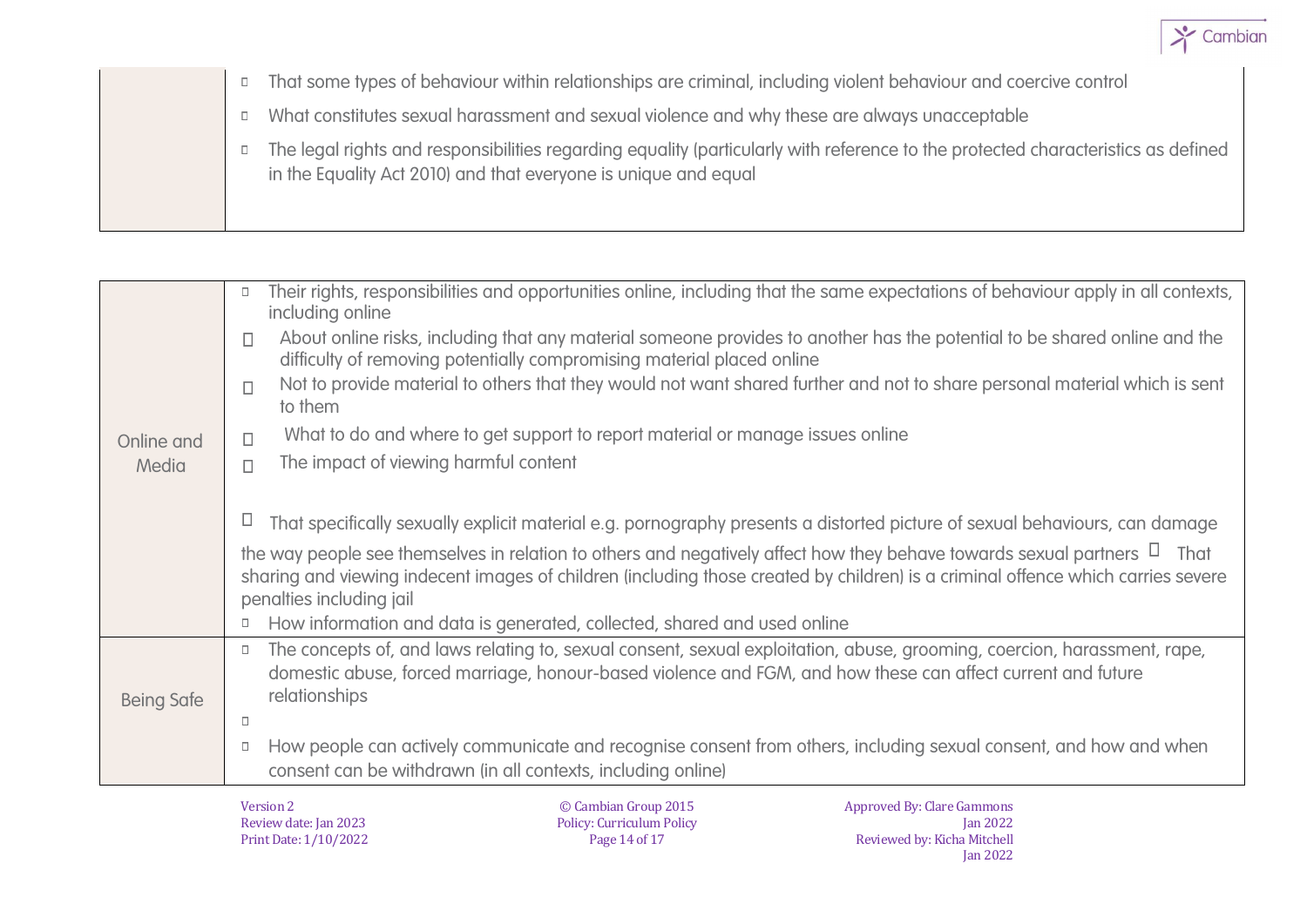

| Intimate and<br>Sexual<br>Relationships,<br>including<br>Sexual Health | $\Box$<br>$\Box$ | How to recognise the characteristics and positive aspects of healthy one-to-one intimate relationships, which include mutual<br>respect, consent, loyalty, trust, shared interests and outlook, sex and friendship<br>That all aspects of health can be affected by choices they make in sex and relationships, positively or negatively, e.g.<br>physical, emotional, mental, sexual and reproductive health and wellbeing<br>The facts about reproductive health, including fertility and the potential impact of lifestyle on fertility for men and women<br>That there are a range of strategies for identifying and managing sexual pressure, including understanding peer pressure,<br>resisting pressure and not pressurising others<br>That they have a choice to delay sex or to enjoy intimacy without sex<br>The facts about the full range of contraceptive choices, efficacy and options available |
|------------------------------------------------------------------------|------------------|-----------------------------------------------------------------------------------------------------------------------------------------------------------------------------------------------------------------------------------------------------------------------------------------------------------------------------------------------------------------------------------------------------------------------------------------------------------------------------------------------------------------------------------------------------------------------------------------------------------------------------------------------------------------------------------------------------------------------------------------------------------------------------------------------------------------------------------------------------------------------------------------------------------------|
|                                                                        |                  | The facts around pregnancy including miscarriage                                                                                                                                                                                                                                                                                                                                                                                                                                                                                                                                                                                                                                                                                                                                                                                                                                                                |
|                                                                        |                  |                                                                                                                                                                                                                                                                                                                                                                                                                                                                                                                                                                                                                                                                                                                                                                                                                                                                                                                 |

| <b>Topic</b> | <b>Pupils Should Know</b>                                                                                                                                                                                                                                                                                                                                  |
|--------------|------------------------------------------------------------------------------------------------------------------------------------------------------------------------------------------------------------------------------------------------------------------------------------------------------------------------------------------------------------|
|              | That there are choices in relation to pregnancy (with medically and legally accurate, impartial information on all options,<br>including keeping the baby, adoption, abortion and where to get further help)                                                                                                                                               |
|              | How the different sexually transmitted infections (STIs), including HIV/AIDs, are transmitted, how risk can be reduced through<br>safer sex (including through condom use) and the importance of and facts about testing<br>About the prevalence of some STIs, the impact they can have on those who contract them and key facts about treatment<br>$\Box$ |
|              | How the use of alcohol and drugs can lead to risky sexual behaviour<br>$\Box$                                                                                                                                                                                                                                                                              |
|              | How to get further advice, including how and where to access confidential sexual and reproductive health advice and<br>treatment                                                                                                                                                                                                                           |

© Cambian Group 2015 Policy: Curriculum Policy Page 15 of 17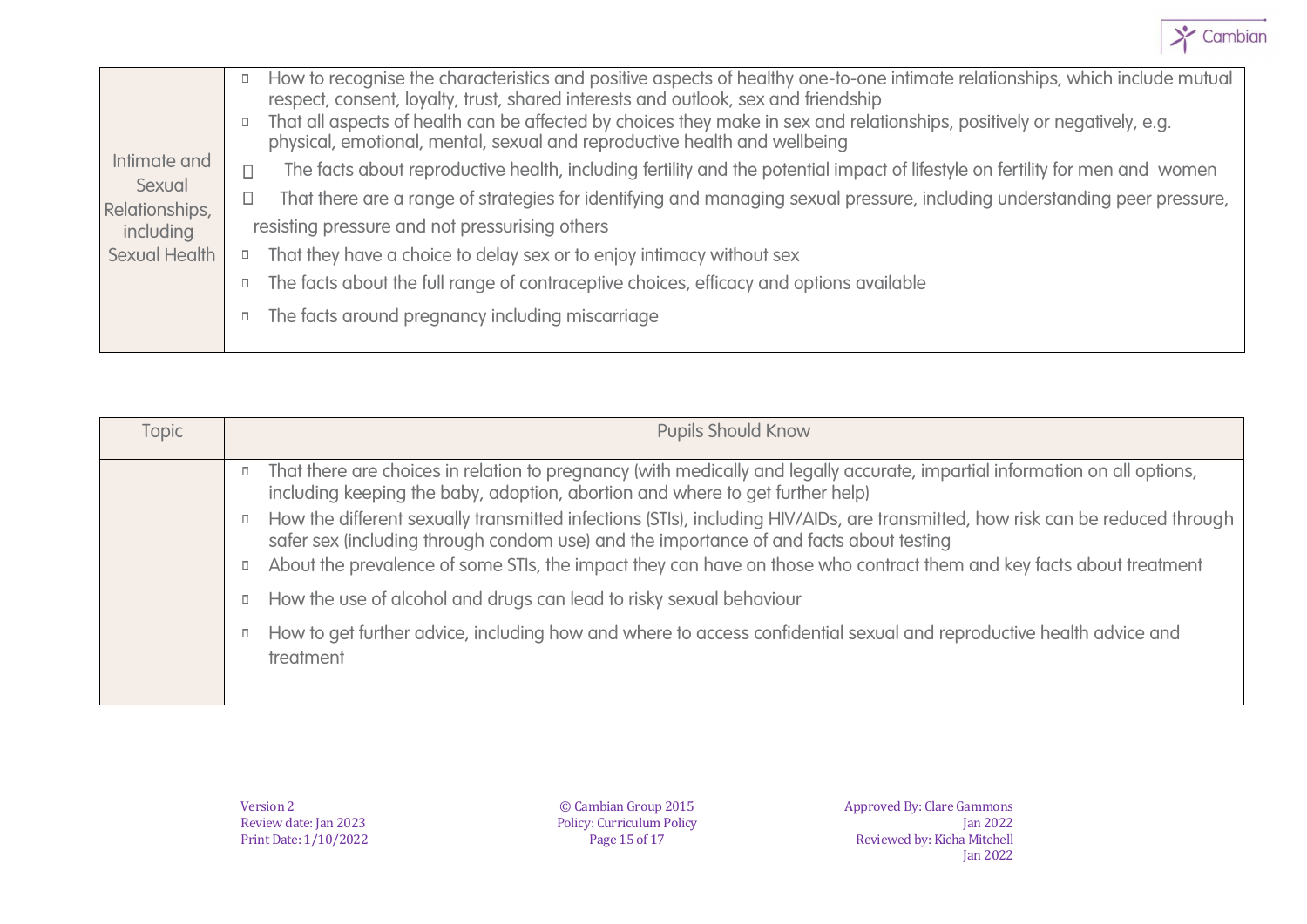

# 16.Appendix 4: Parent Form: Withdrawal from Sex Education within RSE

| To be completed by Parents/Carers                                                |                                                             |       |  |  |  |  |  |
|----------------------------------------------------------------------------------|-------------------------------------------------------------|-------|--|--|--|--|--|
| Name of Child                                                                    |                                                             | Class |  |  |  |  |  |
| Name of Parent/Carer                                                             |                                                             | Date  |  |  |  |  |  |
|                                                                                  |                                                             |       |  |  |  |  |  |
| Reason for withdrawing from sex education within relationships and sex education |                                                             |       |  |  |  |  |  |
|                                                                                  |                                                             |       |  |  |  |  |  |
|                                                                                  |                                                             |       |  |  |  |  |  |
|                                                                                  |                                                             |       |  |  |  |  |  |
|                                                                                  | Any other information you would like the school to consider |       |  |  |  |  |  |
|                                                                                  |                                                             |       |  |  |  |  |  |
|                                                                                  |                                                             |       |  |  |  |  |  |
| Parent Signature                                                                 |                                                             |       |  |  |  |  |  |
|                                                                                  |                                                             |       |  |  |  |  |  |
| <b>Parent Print Name</b>                                                         |                                                             |       |  |  |  |  |  |
| Date                                                                             |                                                             |       |  |  |  |  |  |